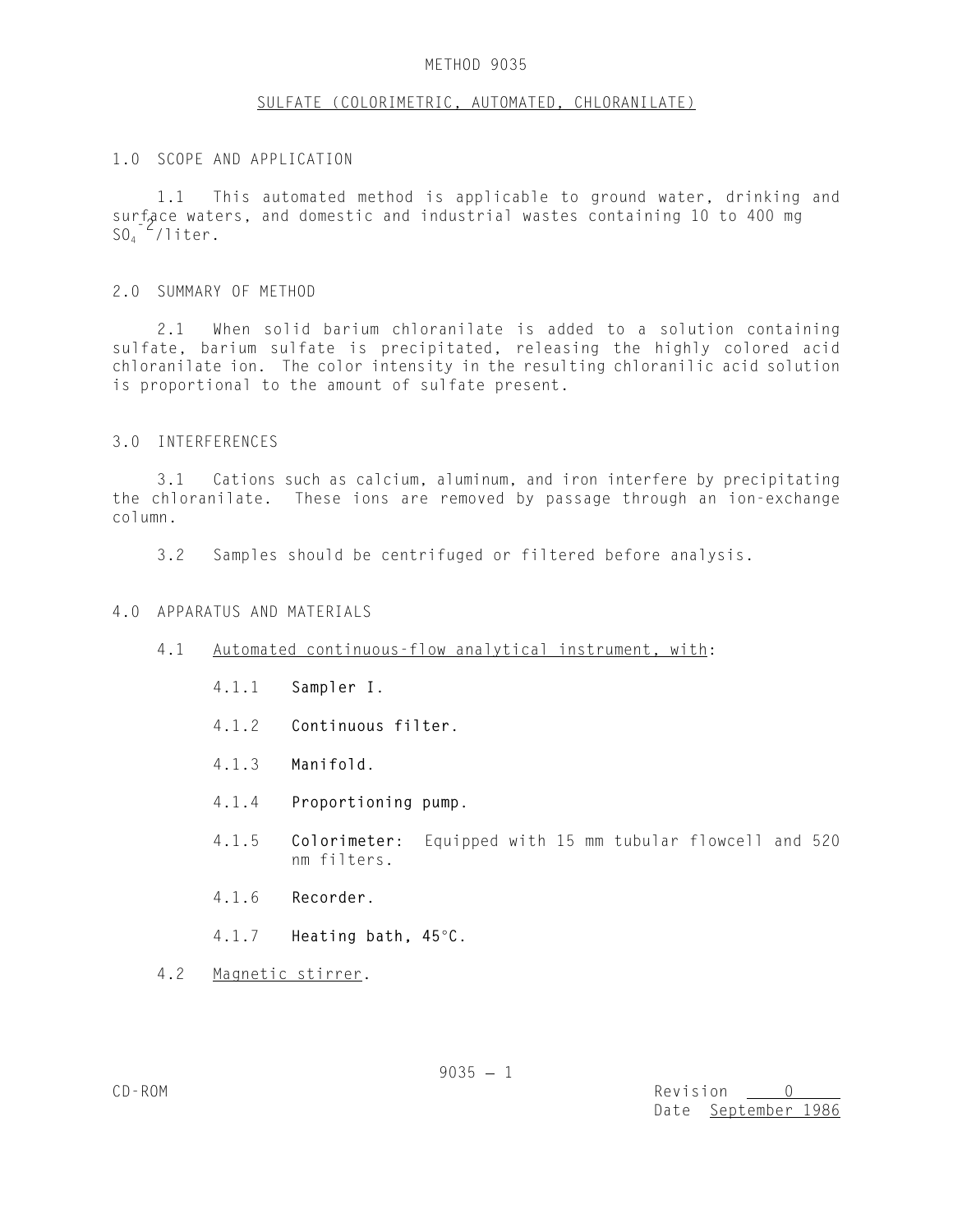5.1 ASTM Type II water (ASTM D1193): Water should be monitored for impurities.

5.2 Barium chloranilate: Add 9 g of barium chloranilate ( $BaC_6Cl_2O_4$ ) to 333 mL of spectrophotometric grade ethyl alcohol and dilute to 1 liter with Type II water.

5.3 Acetate buffer, pH 4.63: Dissolve 13.6 g of sodium acetate in Type II water. Add 6.4 mL of acetic acid and dilute to 1 liter with Type II water. Make fresh weekly.

5.4 NaOH-EDTA solution: Dissolve 65 g of NaOH and 6 g EDTA in Type II water and dilute to 1 liter. This solution is also used to clean out the manifold system at end of sampling run.

5.5 <u>Ion exchange resin</u>: Dowex-50 W-X8, ionic form-H<sup>+</sup>. The column is prepared by sucking a slurry of the resin into 12 in. of 3/16-in O.D. tubing. This may be conveniently done by using a pipet and a loose-fitting glass wool plug in the tube. The column, upon exhaustion, turns red. Ensure that air does not enter the column.

5.6 Stock solution: Dissolve 1.4790 g of oven-dried (105°C)  $Na<sub>2</sub>SO<sub>4</sub>$  in Type II water and dilute to 1 liter in a volumetric flask  $(1.0 \text{ mL} = 1.0 \text{ mg})$ .

Standards: Prepare a series of standards by diluting suitable volumes of stock solution to 100.0 mL with Type II water. The following dilutions are suggested.

| Stock Solution (mL) | Concentration (mg/L) |
|---------------------|----------------------|
|                     |                      |
| 1.0                 | 10                   |
| 2.0                 | 20                   |
| 4.0                 | 40                   |
| 6.0                 | 60                   |
| 8.0                 | 80                   |
| 10.0                | 100                  |
| 15.0                | 150                  |
| 20.0                | 200                  |
| 30.0                | 300                  |
| 40.0                | 400                  |
|                     |                      |

# 6.0 SAMPLE COLLECTION, PRESERVATION, AND HANDLING

6.1 All samples must have been collected using a sampling plan that addresses the considerations discussed in Chapter Nine of this manual.

6.2 Refrigerate at  $4^{\circ}$ C.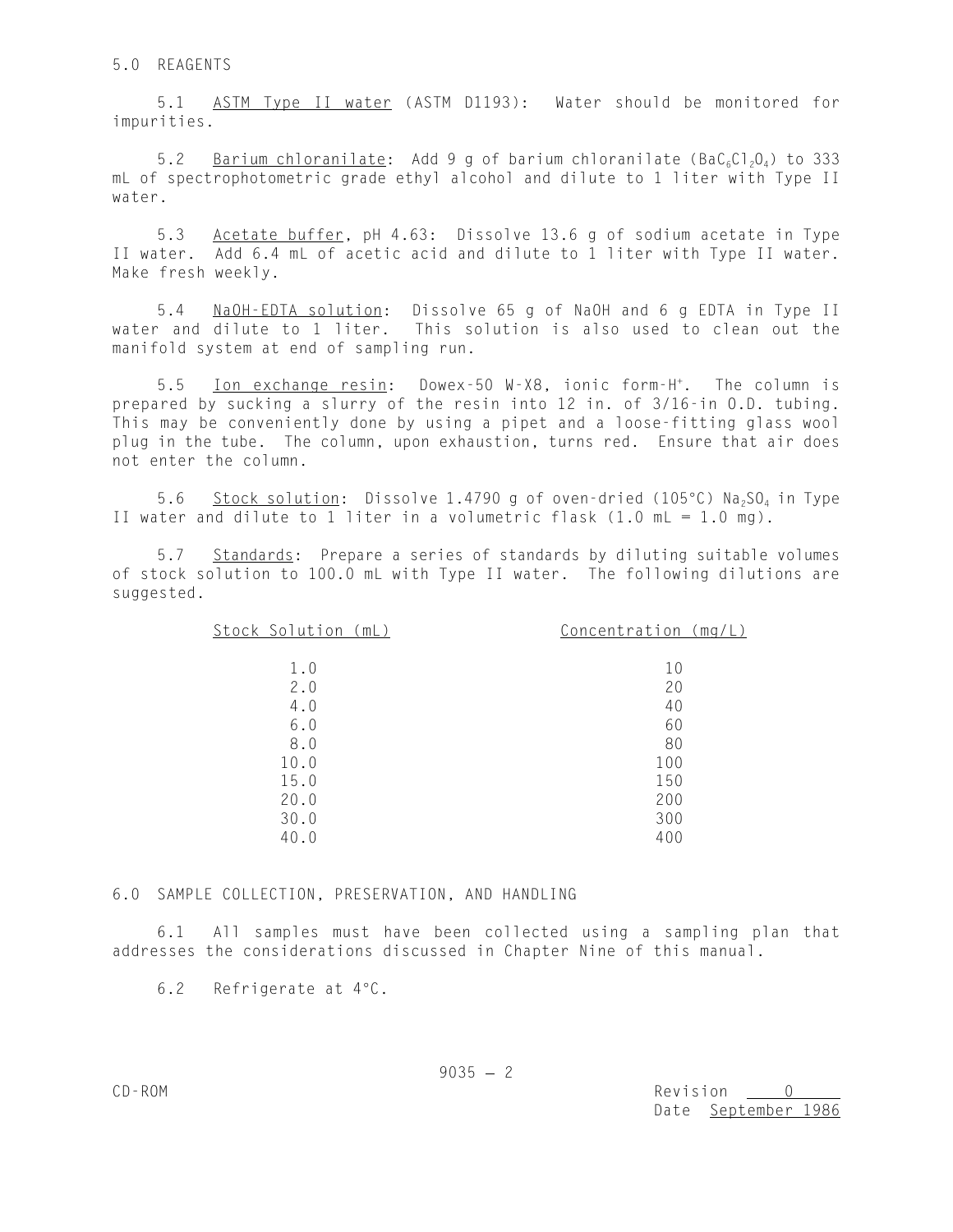## 7.0 PROCEDURE

7.1 Set up manifold as shown in Figure 1. (Note that any precipitated BaSO<sub>4</sub> and the unused barium chloranilate are removed by filtration. If any BaSO<sub>4</sub> should come through the filter, it is complexed by the NaOH-EDTA reagent.)

7.2 Allow both colorimeter and recorder to warm up for 30 min. Run a baseline with all reagents, feeding Type II water through the sample line. Adjust dark current and operative opening on colorimeter to obtain suitable baseline.

7.3 Place Type II water wash tubes in alternate openings in sampler and set sample timing at 2.0 min.

7.4 Place working standards in sampler in order of decreasing concentration. Complete filling of sampler tray with unknown samples.

7.5 Switch sample line from Type II water to sampler and begin analysis.

7.6 Calculation:

7.6.1 Prepare a standard curve by plotting peak heights of processed standards against known concentrations. Compute concentration of samples by comparing sample peak heights with standard curve.

#### 8.0 QUALITY CONTROL

8.1 All quality control data should be maintained and available for easy reference or inspection.

8.2 Calibration curves must be composed of a minimum of a blank and three standards. A linear calibration curve should be made for every hour of continuous sample analysis.

8.3 Dilute samples if they are more concentrated than the highest standard or if they fall on the plateau of a calibration curve.

8.4 Employ a minimum of one blank per sample batch to determine if contamination has occurred.

8.5 Verify calibration with an independently prepared check standard every 15 samples.

8.6 Run one spike duplicate sample for every 10 samples. A spike duplicate sample is a sample brought through the whole sample preparation and analytical process.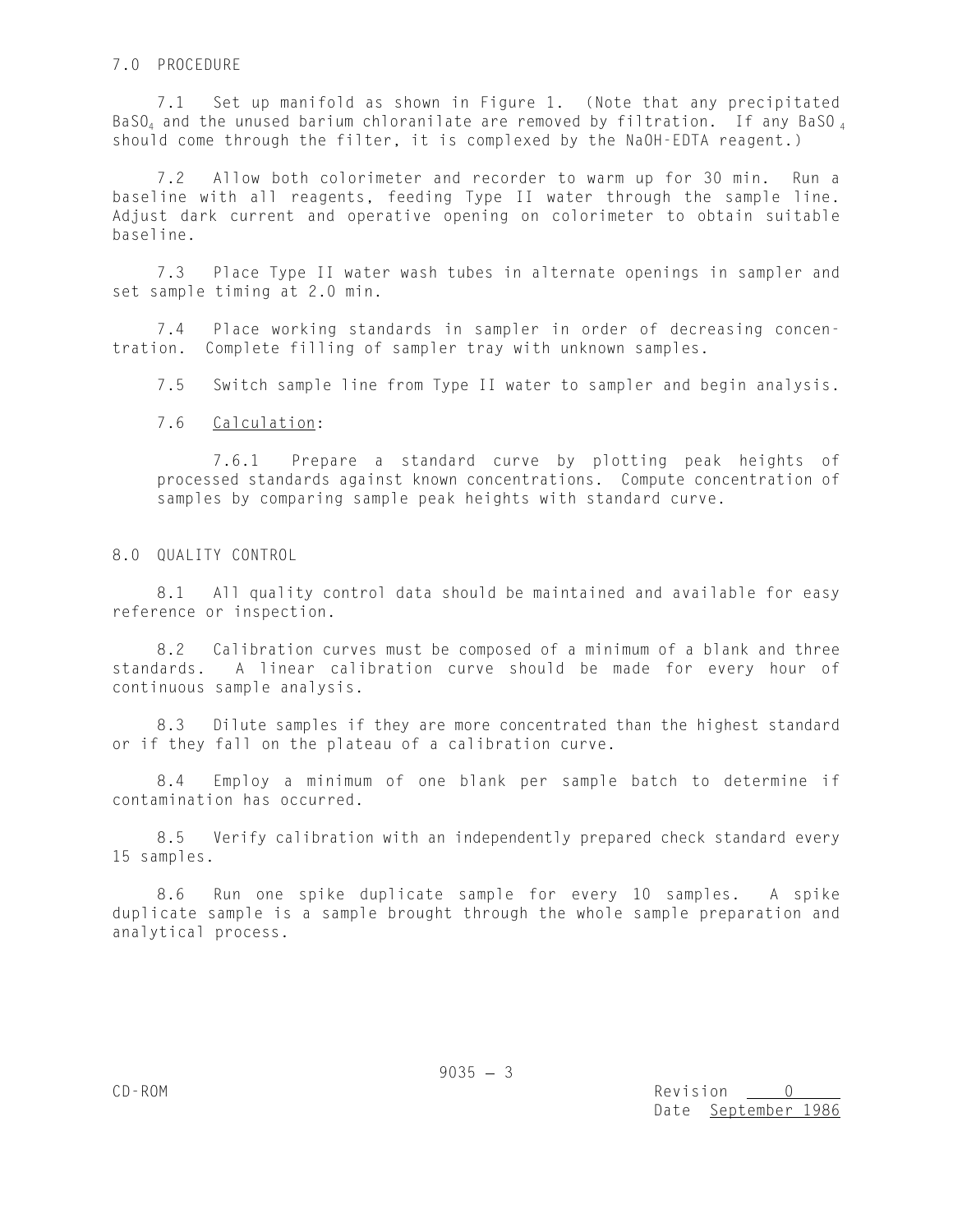

 $9035 - 4$ 

CD-ROM Revision <u>0</u> Date September 1986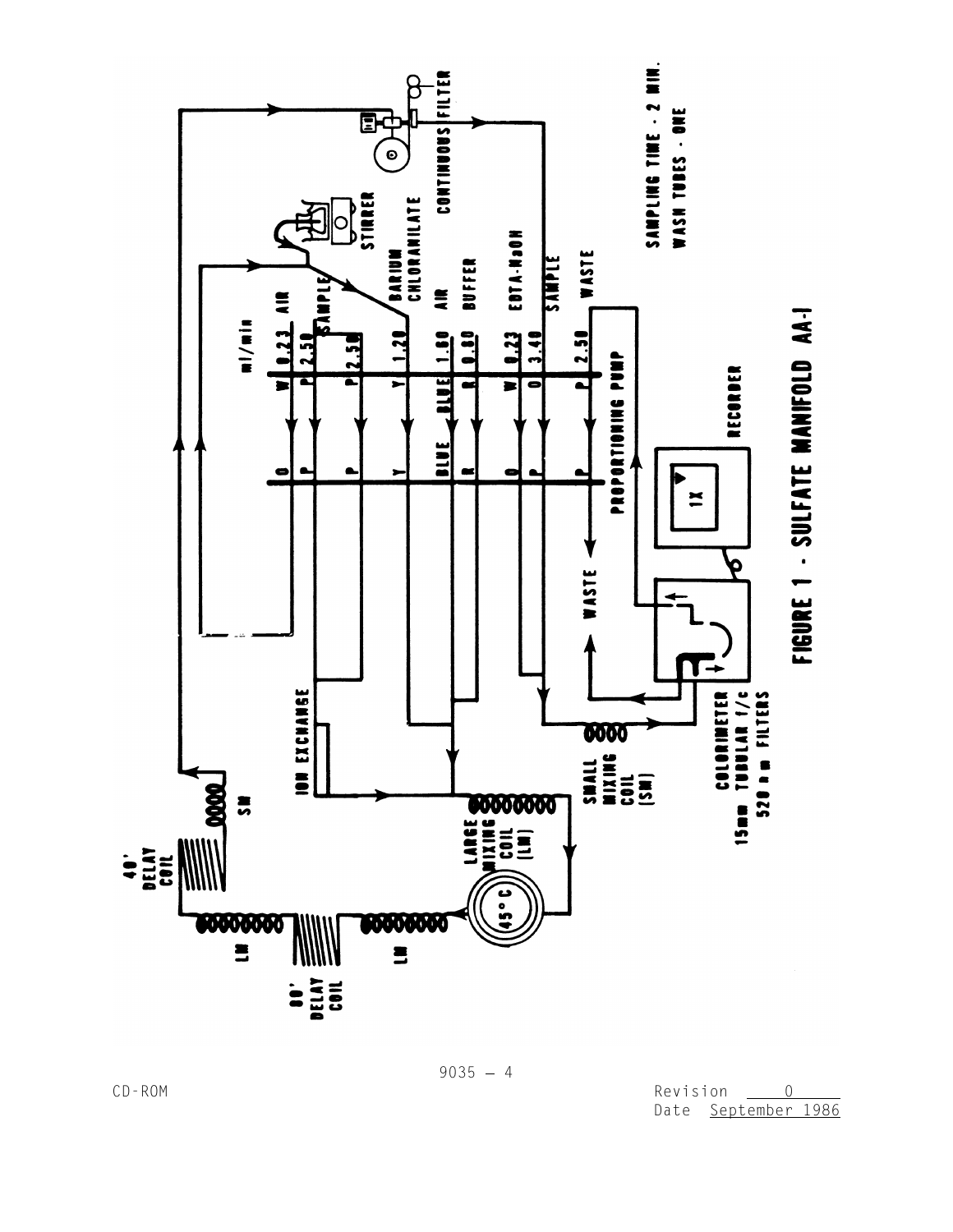## 9.0 METHOD PERFORMANCE

9.1 Precision and accuracy data are available in Method 375.1 of Methods for Chemical Analysis of Water and Wastes.

# 10.0 REFERENCES

1. Bertolacini, R.J., and J.E. Barney, II, Colorimetric Determination of Sulfate with Barium Chloranilate, Anal. Chem., 29(2), pp. 281-283 (1957).

2. Gales, M.E., Jr., W.H. Kaylor, and J.E. Longbottom, Determination of Sulphate by Automatic Colorimetric Analysis, Analyst, 93, 97 (1968).